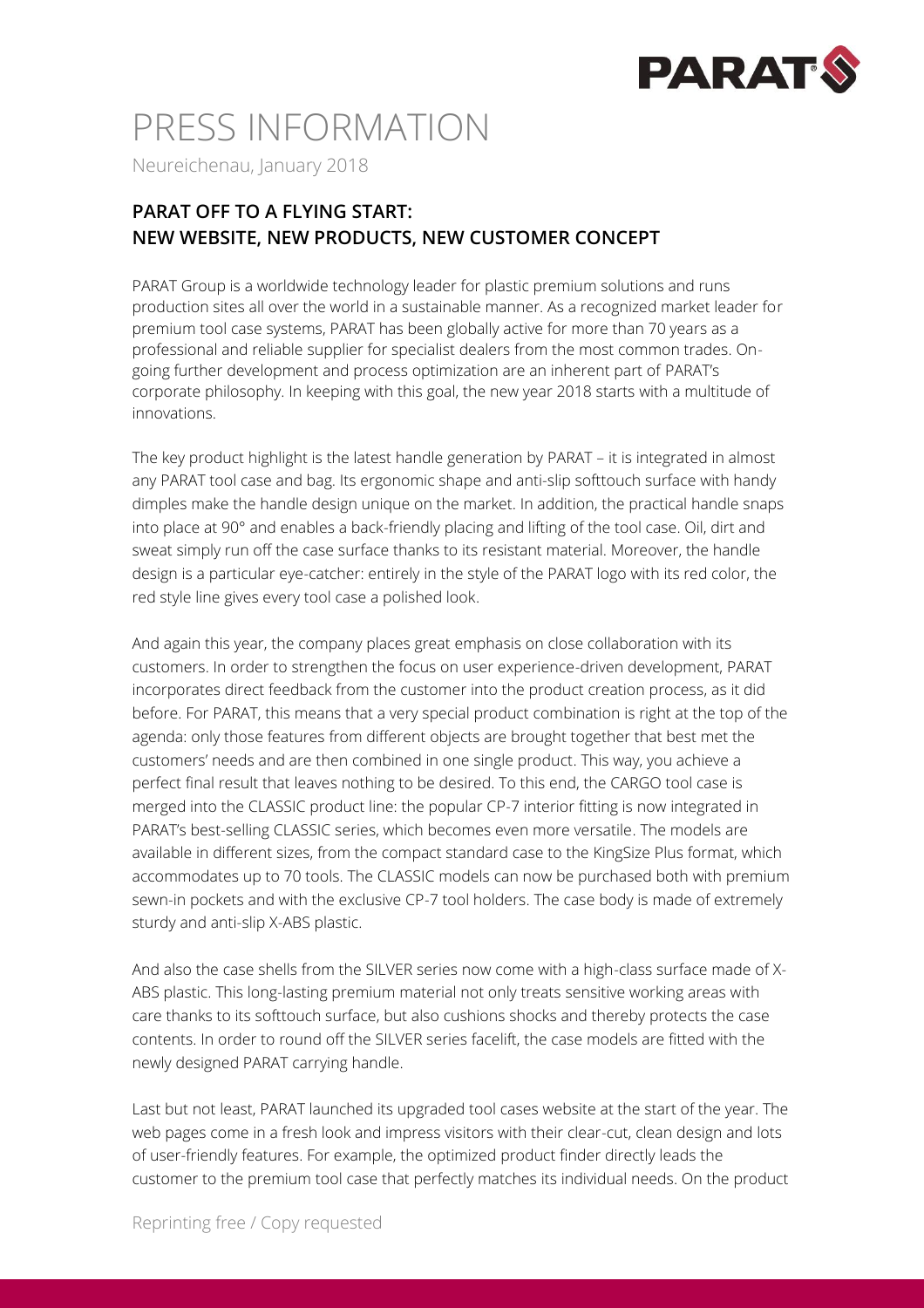

### PRESS INFORMATION

Neureichenau, January 2018

page, specific tutorial videos deal with all questions you may have on the respective model. Of course, all object data are also available in printed form. A new complete catalog for tool cases and bags gives an in-depth and precise overview.

#### *selected images:*

For more than 70 years now, PARAT has been able to convince professional craftspeople from the most different trades with high-class premium tool cases.

Modern design, high-class materials and maximum functionality as well as best carrying comfort characterize PARAT's next handle generation. The carrying handle snaps into place at any position you want and enables efficient and back-friendly working.



Top seller from the CLASSIC product line: Premium tool case in a variety of versions. Now available with patented CP-7 tool holder and newly designed PARAT handle. Illustration shows CLASSIC 581.070.171

> various lock types: TSA LOCK® mechanism, combination lock, clamp lock



new PARAT carrying handle